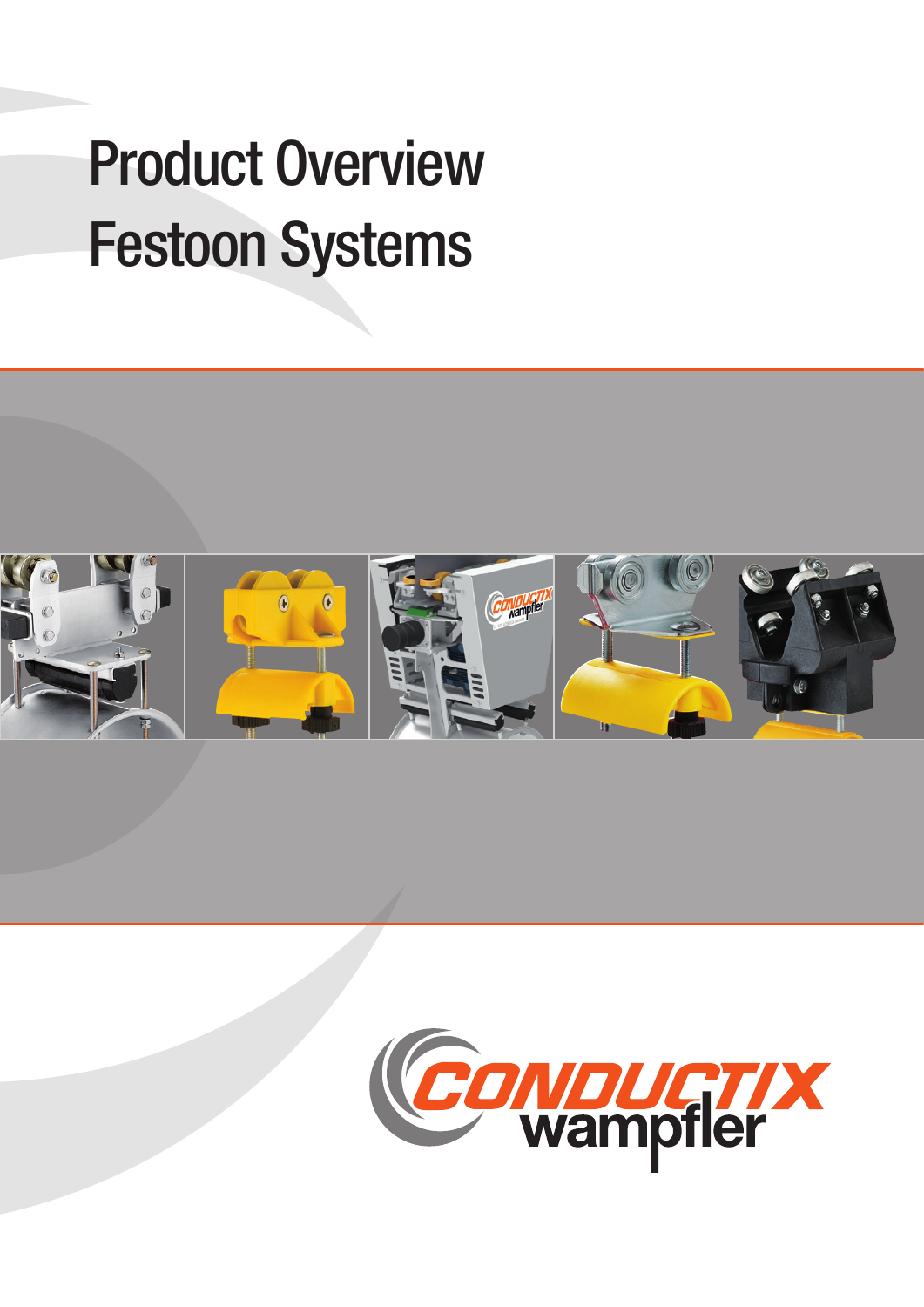### Our festoon systems at a glance

The Conductix-Wampfler festoon systems contain equipment for steel ropes, C-rails, square-rails and I-beams. It is flexible and adaptable to the customers needs. The energy transmission systems for straight-, circular- and curved-tracks contain all components needed to achieve the best solution.

Even in harsh environments such as silo installations or waste water treatment plants, reliability and durability are guaranteed.

In high speed applications with heavy loads such as grab cranes, ship to shore container cranes, stacker cranes and conveyor systems, Conductix-Wampfler heavy festoon systems with optional motor driven trolleys come into operation.



All sytems can be delivered pre-assembled. Old systems may be disassembled and disposed of by request.

Flat cable Round cable Drive

Do you need a special solution for your application? – Feel free to contact us!

Here are some applications with Conductix-Wampfler festoon systems:



Main power supply of a longitudinal scraper bridge in a waste water treatment plant





Hose-transportation in a truck washing facility example and the Power supply of the crab on an overhead bridge crane

- - with hook or ball joint
	-
	-
	-
- 
- 
- 
- 
- 
- for cable holder • Ideal control unit
- trolley

Features • Cable trolley with hook or ball joint

#### Features • Cable trolley

- for cable holder
- Ideal control unit
- trolley
- 

#### with hook or ball joint for cable holder • Ideal control unit

Features • One or two rollers • Cable trolley

trolley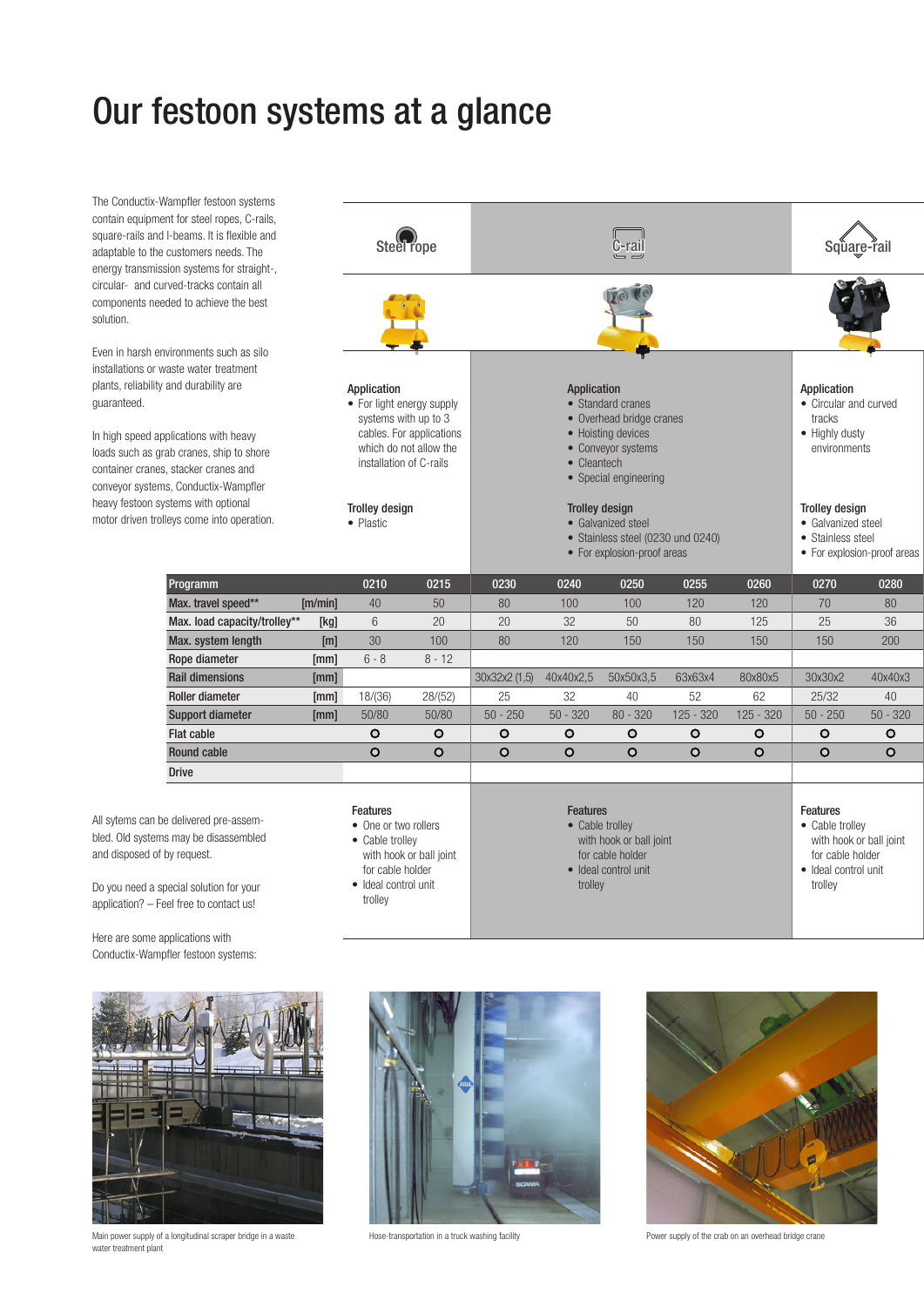

\*in combination with motorized trolleys \*\*depending on roller size/roller material







Supply of the turning-crab on an EOT-crane **Energy and data transmission on a steel-mill-crane** Supply of the crab on a fast travelling STS-container crane